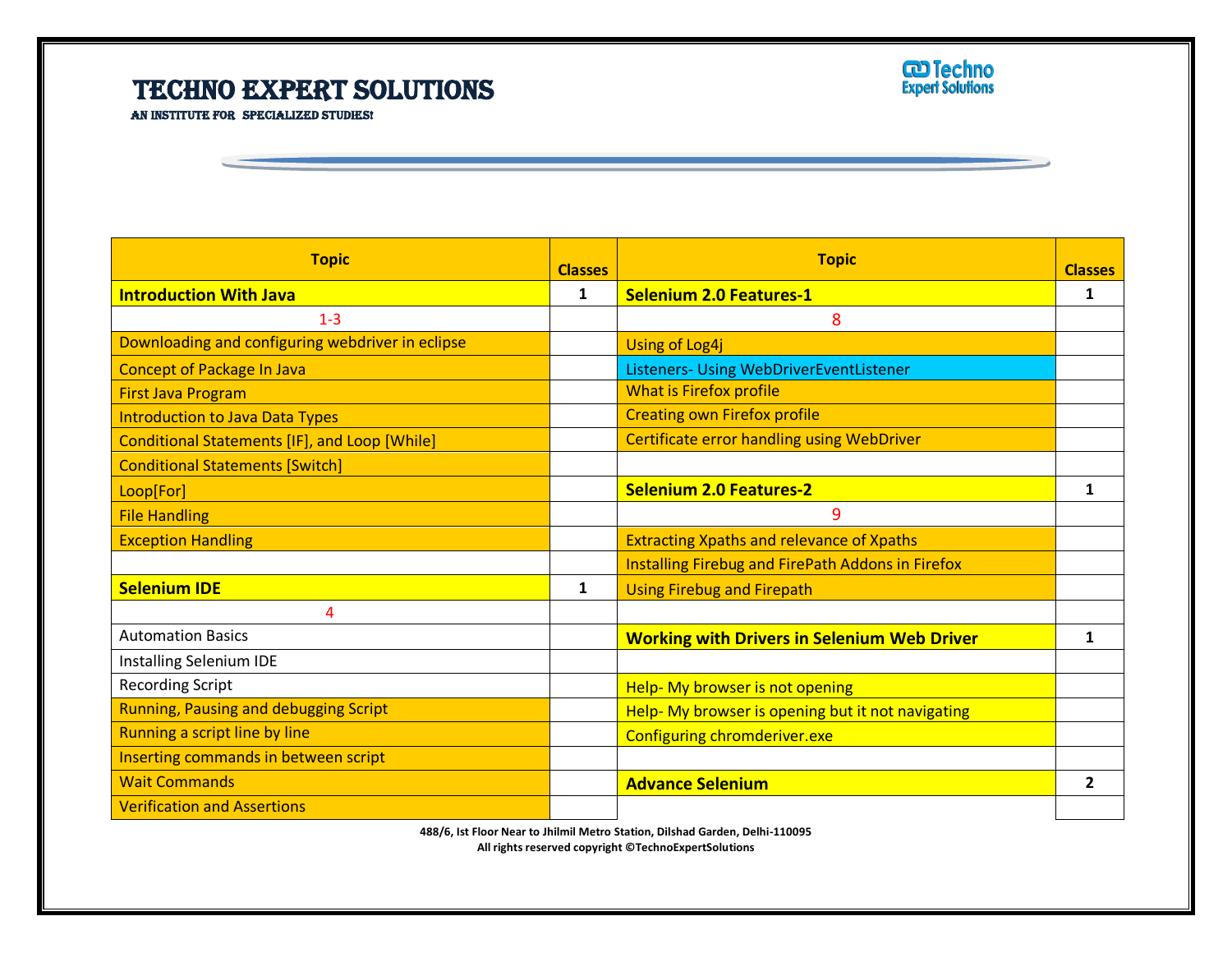## Techno Expert Solutions

l



AN INSTITUTE FOR SPECIALIZED STUDIES!

| Should I use verify or assertion                          |     | <b>Base Class</b>                                           |   |
|-----------------------------------------------------------|-----|-------------------------------------------------------------|---|
|                                                           |     | <b>Page Factory</b>                                         |   |
| <b>Introduction - Remote Control (RC) : Selenium1</b>     | 1   | Page Object Model                                           |   |
| 5                                                         |     | Open Firefox in Selenium 3.0                                |   |
| <b>What is Selenium RC?</b>                               |     | <b>Multiple window handling</b>                             |   |
| Difference between Selenium IDE and Selenium RC           |     |                                                             |   |
| <b>Introduction of Grid Only</b>                          |     | <b>Junit 4 Framework / ANT</b>                              | 2 |
| <b>Selenium RC and Webdriver</b>                          |     |                                                             |   |
|                                                           |     | What is JUNIT   Configuring Junit 4 in Project/Eclipse      |   |
| <b>Why WebDriver?</b>                                     |     | Junit 4 annotation   Running Test in Junit                  |   |
| 6                                                         | 1.5 | <b>Batch Running - Custom Runners</b>                       |   |
| <b>WebDriver Interface</b>                                |     | What is Ant   Downloading and configuring Ant               |   |
| Drivers for Firefox, IE, chrome                           |     | Build.xml configuration                                     |   |
| <b>First Selenium WebDriver Code</b>                      |     | Building a BAT file to run tests using ANT                  |   |
| Opening multiple browsers at one time                     |     |                                                             |   |
| <b>Close and Quit methods in Webdriver</b>                |     | <b>TestNg Framework</b>                                     | 1 |
|                                                           |     |                                                             |   |
| <b>Selenium WebDriver Concepts</b>                        |     | What is TestNg   Installing TestNg in Eclipse               |   |
| 6                                                         |     | TestNg annotations   Understanding usage of annotations     |   |
| <b>Handling Links with WebDriver</b>                      | 1   | Running a Test in TestNg   Batch Running of tests in TestNg |   |
| Identifying Web Elements using locators like id, name etc |     | TestNg Reports   Advantages over Junit                      |   |
| <b>Handling Input Box/Buttons</b>                         |     | <b>Using TestNg in Selenium</b>                             |   |
| <b>Handling Web List/DDL</b>                              |     |                                                             |   |

Ī

**488/6, Ist Floor Near to Jhilmil Metro Station, Dilshad Garden, Delhi-110095 All rights reserved copyright ©TechnoExpertSolutions**